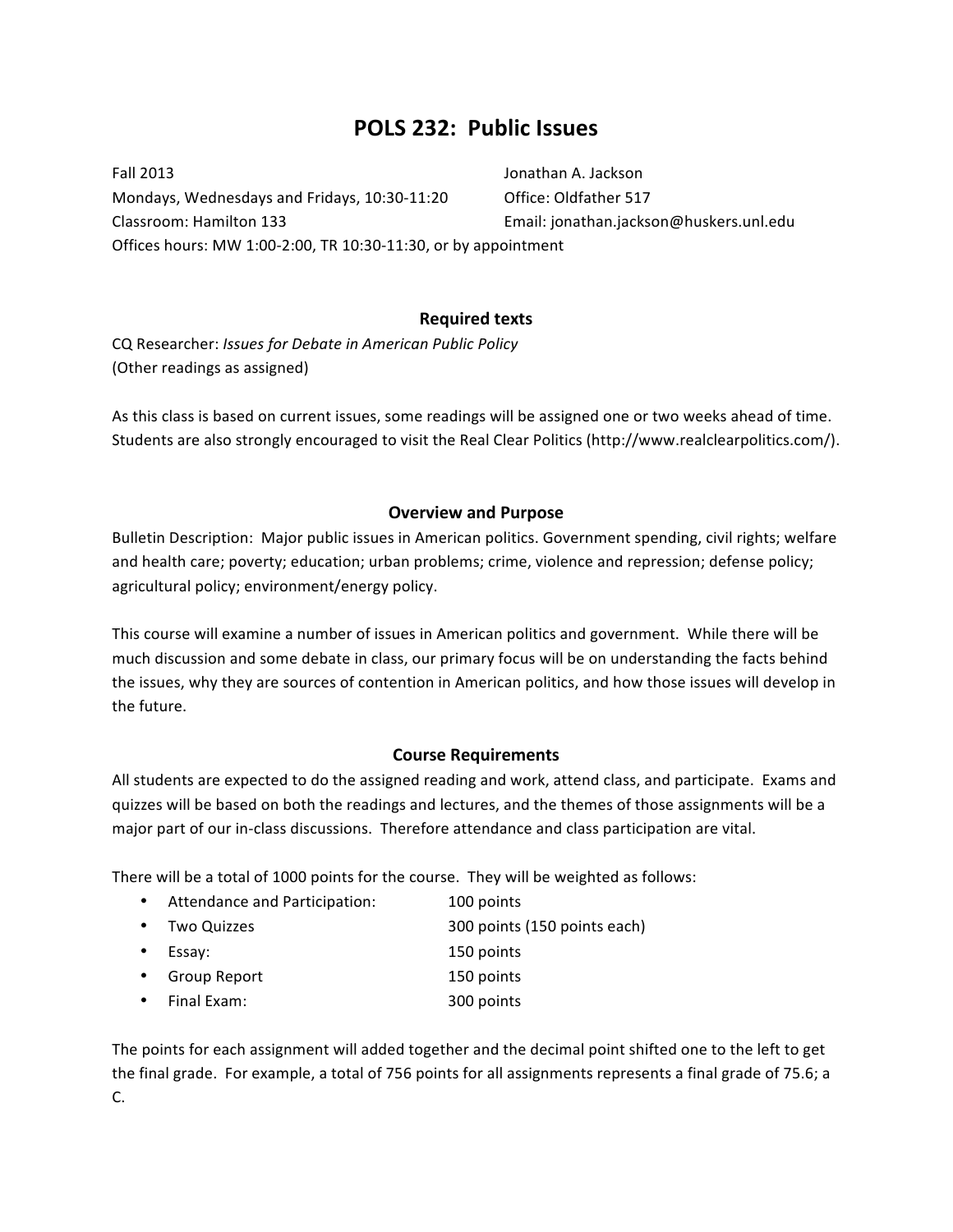#### **Quizzes and Exam**

The quizzes will be a mixture of multiple-choice, true-false and short answer questions. Each quiz will cover the prior section's materials (in other words, not comprehensive). The Final Exam will be comprehensive but will slightly emphasize the material not covered by prior testing (that is the material covered in the few weeks before the exam).

The goal of the exam and quizzes is to gauge the level of understanding the student has of the material covered. They are designed to encourage proper study skills, critical thinking, and analytical reasoning.

#### **Essay**

The essay will be a maximum of four concise, well-written pages, written in 10-point Times New Roman font with unmodified margins, single spaced except between paragraphs. An additional page will be allowed for notes and a bibliography (no Wikipedia but it is a good source to find the original research). There is no need for a cover page; place paper title and student information in the header. The ideal paper starts as a seven-page first draft and is trimmed down to four by cutting fluff. You may choose any topic, with the approval of your instructor. The paper should examine a political issue, explore the views and political structure of two or more groups involved with that issues, and hypothesize a likely short or long term outcome for the issue based on your analysis. The writing must be the original work of the student except for properly credited quotes.

The essay will be graded holistically: There is no "counting off" of mistakes, although persistent or distractingly glaring errors will affect the score. Instead, the essay will be judged on the student's ability to research, analyze and make arguments about major developments or issues. The best papers identify a question or thesis and use research to develop a logical conclusion. This is the same way writing is graded in the GRE and judged in the work world, so you should become accustomed to it.

You should submit your topic for approval before the first quiz (Septemer 27). Your instructor will be happy to provide guidance and assistance for the paper, but there will be no draft submissions. It is due by the start of class on November 25.

## **Group Report**

Every student will be assigned to one of five groups during the first week of class. Those will also be the initial in-class discussion groups (although there may be some changes in the discussion groups to expose students to more varied opinions).

During the last week of class, each group will conduct a 15-minute oral presentation. The presentation should be 10-12 minutes with the remained of the time reserved for Q&A. The group will also turn in a three-page synopsis of the report with the names of all group members.

Like the essay, the group report should examine a political issue, explore the views and political structure of two or more groups involved with that issues, and hypothesize a likely short or long term outcome for the issue based on your analysis. It must be on a different topic than that covered on any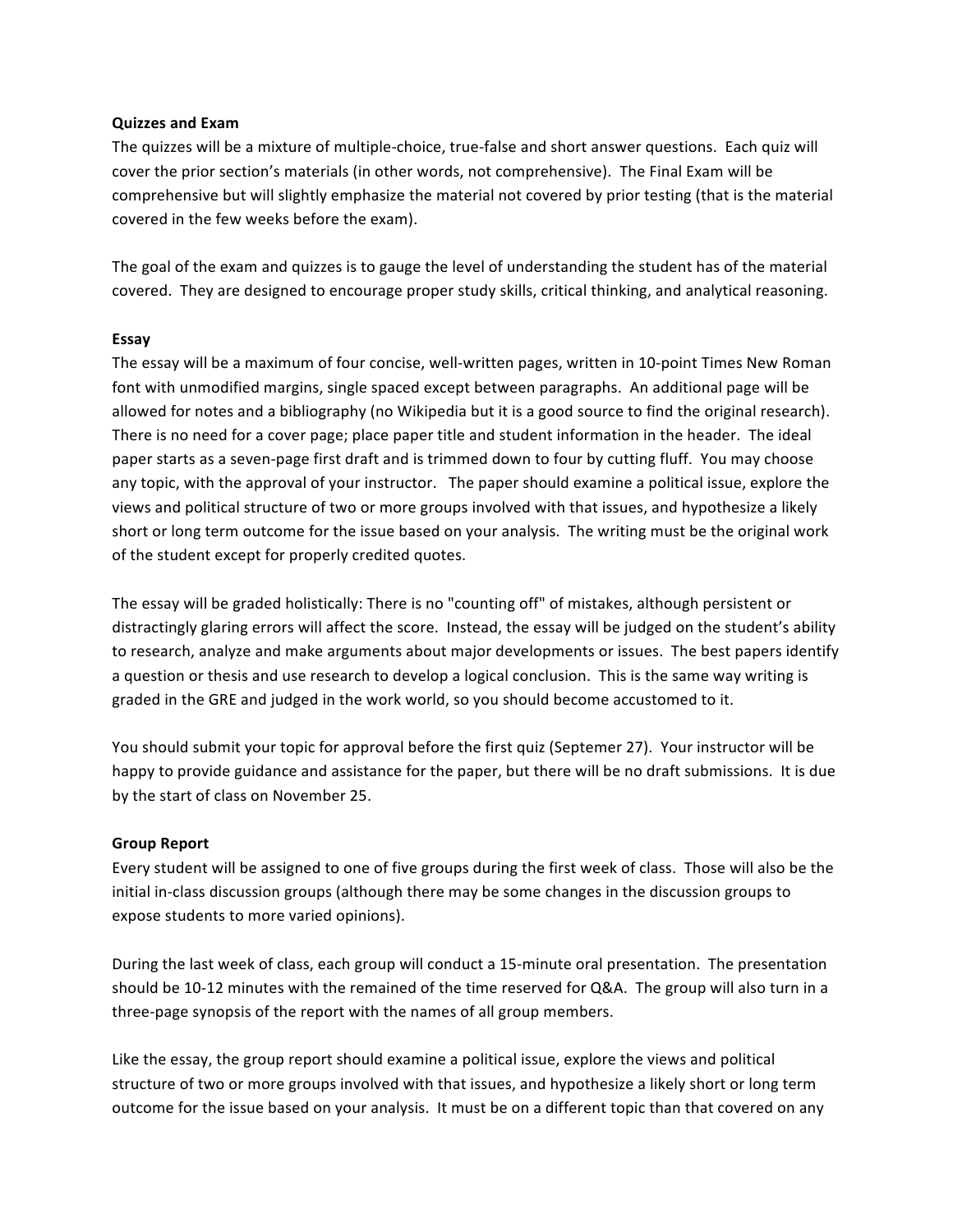group member's essay. You do not need prior approval on the group report topic, although you are welcome to discuss it with the instructor.

The report will be graded by three factors: the oral presentation (judged by the instructor and students in the class), the synopsis (judged by the instructor), and peer evaluations of your work (judged by fellow members of your group).

## **Grade Scale**

The grade scale for this course will be:

| $A = 94-100$  | $B - 80 - 83$ | $D+ = 67-69$  |
|---------------|---------------|---------------|
| $A - 90 - 93$ | $C+ = 77-79$  | $D = 64-66$   |
| $B+ = 87-89$  | $C = 74-76$   | $D - 60 - 63$ |
| $B = 84-86$   | $C = 70-73$   | $F = 0-59$    |

As noted previously, the points for each assignment will added together and the decimal point shifted one to the left to get the final grade. For example, a total of 756 points for all assignments represents a final grade of 75.6: a C.

#### **Class Policies**

**Make-up assignments**: Should you miss a quiz or the exam, you can schedule a make-up exam with the instructor if you can provide evidence that you missed the class for a valid reason. This would include a doctor's note/bill or a cast on a newly broken arm. Non-valid reasons include, but are not limited to, what you did the night before and how it kept you from waking up the next day.

**Incompletes and Withdrawals**: Students will only be given an "I" (incomplete) for valid reasons, such as verified military deployment or illness, and only if the student has made substantial satisfactory progress in the course. To withdraw from a course, follow UNL procedures; your instructor will not do it for you.

Laptops and other electronic devices: Please put away all electronic devices at the beginning of class except those being used for the class. Turn your phone off or put it on silent (not vibrate) mode. The inappropriate use of electronic devices is distracting to you and rude to the instructor and other students. 

We will start with allowing the use of laptops, but the instructor reserves the right to later ban their use except for those students with a documented disability. Even when laptops are used exclusively to take class notes, they virtually eliminate eye contact and the other types of non-verbal communication that allow for meaningful conversations to take-place. You are a student, not a stenographer.

**Disability Policy**: Students with disabilities are encouraged to contact me instructor for a confidential discussion of their individual needs for academic accommodation. It is the policy of the University of Nebraska-Lincoln to provide flexible and individualized accommodations to students with documented disabilities that may affect their ability to fully participate in course activities or to meet course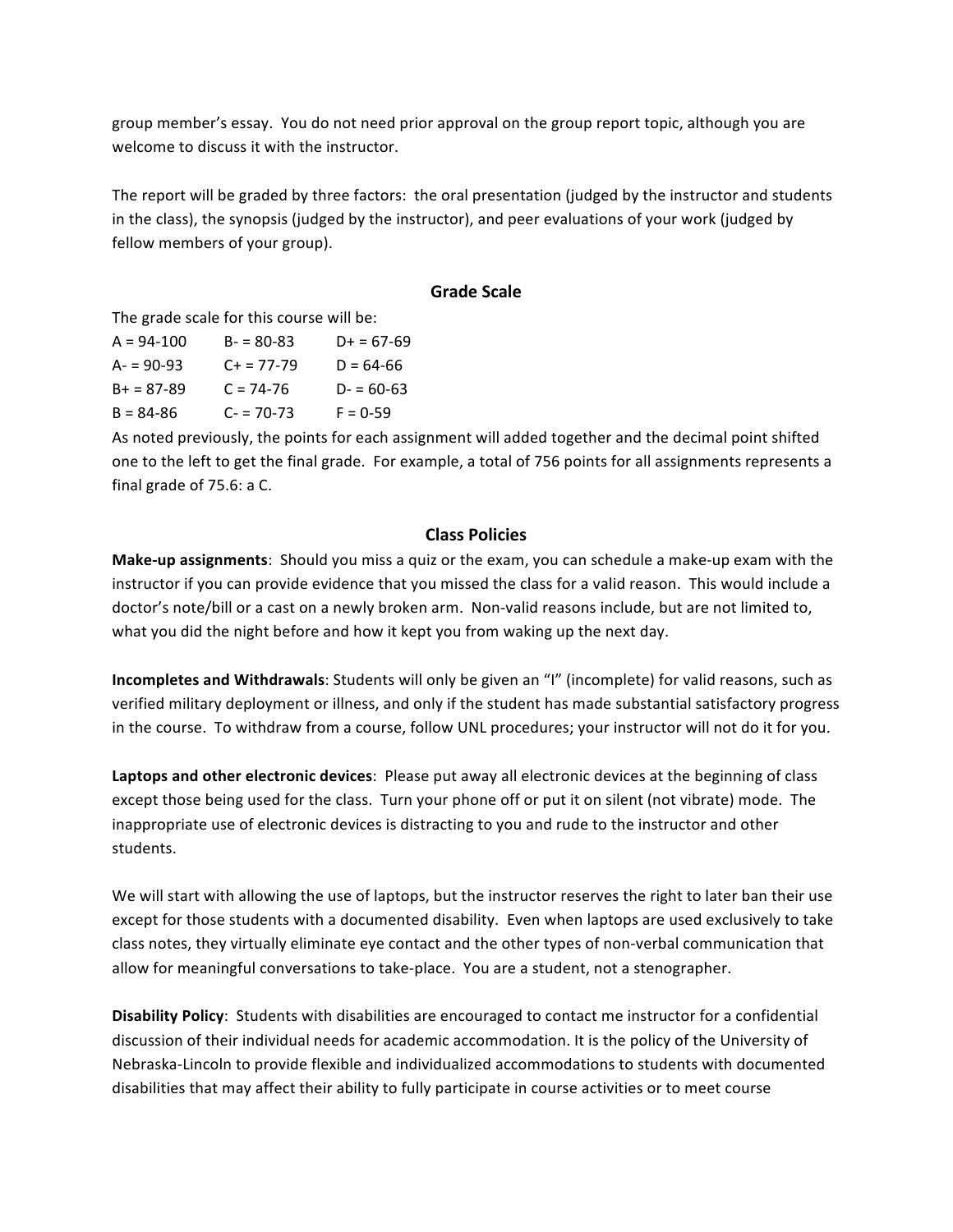requirements. To receive accommodation services, students must be registered with the Services for Students with Disabilities (SSD) office, 132 Canfield Administration, 472-3787 voice or TTY.

Academic Honesty: Plagiarism and cheating, as defined by the UNL Student Code of Conduct, are not allowed. The in-class punishment schedule for such acts may include a zero for the assignment and failure of the entire course. Major violations will also be reported to the student's department chairperson or head and to the Judicial Office.

Respect: Please show respect for the opinions of your fellow students. Students should feel free to express their views without fear of condemnation or harassment inside or outside the classroom. Likewise, students should not seek to use the free and open exchange of ideas as a license to provoke or denigrate others. Clearly, there is a balancing act involved, but it can be achieved if students engage each other in a spirit of goodwill

| <b>Schedule</b>  |                                                                          |                                                                          |  |
|------------------|--------------------------------------------------------------------------|--------------------------------------------------------------------------|--|
| Week             | <b>Subject</b>                                                           | Reading                                                                  |  |
| Aug 26, 28, 30   | Introduction/Demographics = Destiny?                                     | Chapter 1: Changing Demographics<br>The Changing Demographics of America |  |
| Sep 4, 6         | Immigration: Who gets in?                                                | Chapter 11: Immigration Conflict<br>(Monday is Labor Day.)               |  |
| Sep 9, 11, 13    | Gay Couples with Closets Full of Guns                                    | Chapter 12: Gay Marriage Showdown<br>Chapter 10: Gun Control             |  |
| Sep 16, 18, 20   | More Gun Control/ Civil Rights in America                                | Readings to be assigned on Blackboard                                    |  |
| Sep 23, 25, 27   | Educating the Masses / Quiz 1                                            | Chapter 9: Future of Public Education<br>(Readings on school reform TBA) |  |
| Sep 30, Oct 2, 4 | Obamacare and More Fun with Healthcare Chapter 13: Assessing "Obamacare" | Chapter 14: Preventing Disease                                           |  |
| Oct 7, 9, 11     | Who runs this show?<br>(Open Issue Friday #1)                            | (Readings on Federalism TBA)                                             |  |
| Oct 14, 16, 18   | The Internet Changes Everything?                                         | Chapter 2: Social Media and Politics<br>Chapter 6: Internet Regulation   |  |
| Oct 23, 25       | More Internet / Quiz 2                                                   | (Readings on NSA spying on Americans TBA)                                |  |
|                  |                                                                          | (Monday Fall Break.)                                                     |  |